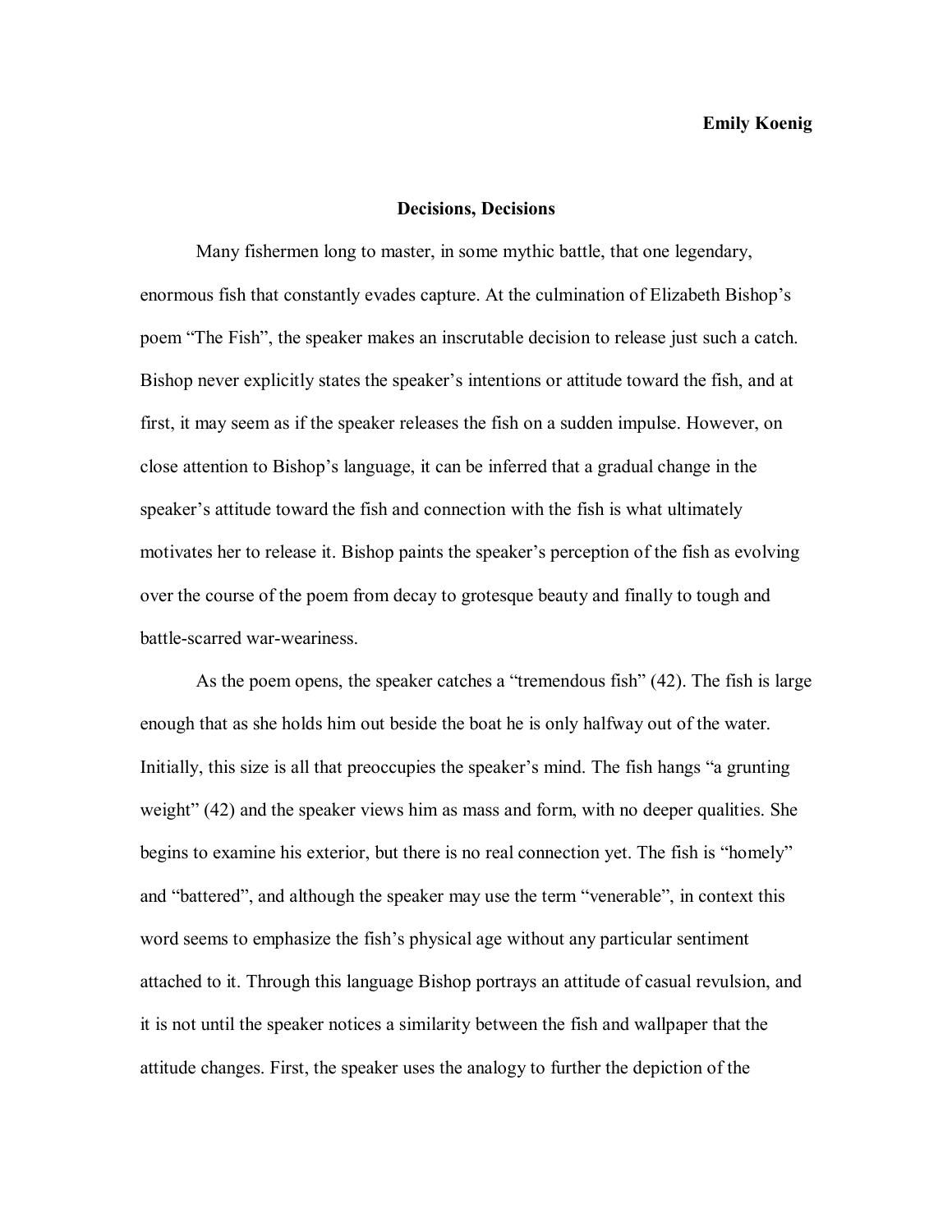ugliness of the fish, describing his skin hanging "in strips like ancient wallpaper" (42). However, this comparison to wallpaper triggers something in the speaker's mind and she begins to see the fish differently, marking the first major turning point, for Bishop repeats the wallpaper comment from a new perspective: the wallpaper now has "shapes like fullblown roses stained and lost through age" (42). Not only does this convey a burgeoning understanding that the fish has had experience and known loss, but also introduces the speaker's blossoming view of strange beauty through the rose image.

The flower imagery continues strongly through the next section of the poem and beyond, reinforcing that the speaker is mesmerized. As the poem continues, this fascination grows as the speaker finds the bizarre beauty in the fish's grotesque form. The speaker continues to notice the repulsive aspects of the fish, but this time she sees them in a different light. Bishop now begins to use language with positive connotations to describe ugly things. Barnacles are not clinging creatures, but "fine rosettes of lime", a decoration; the sea lice are tiny and white, and the seaweed that trails from the fish's underside is described as "rags of green weed", a combination of vivid color and a contrasting texture of cloth's softness (42). This language indicates the speaker's dawning realization that there is more than meets the eye to this fish, the first step in her steady progress towards the decision to release it.

The next turning point comes with the speaker's realization that the fish is dying from "the terrible oxygen" of the dry world (42). The awareness of the fish's steady progress towards death draws her attention to his gills, and her reaction is that they are "frightening gills, fresh and crisp with blood, that can cut so badly" (42). This reaction adds yet another layer to her understanding of the fish – the fish "hadn't fought at all",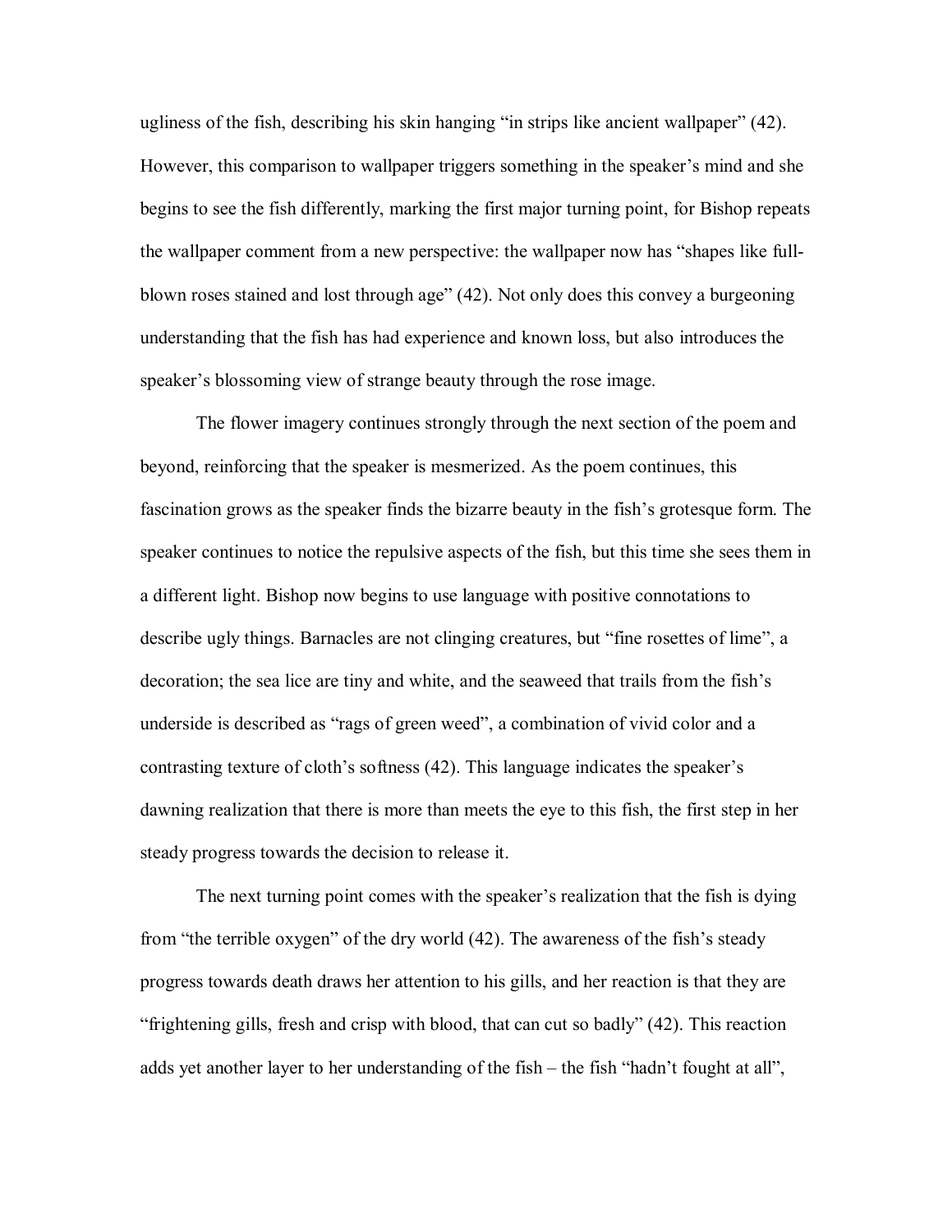and in some respects prior to now she had seen him as conquered. Now, for the first time, she begins to see the potential power within him. This turns her mind from the strange beauty and opens it to imagine the visceral power of the fish, quite literally. Phrases such as the "dramatic reds and blacks of his shiny entrails" conjure up new visions of strength and boldness. "The coarse white flesh packed in like feathers" and "big bones and little bones" are even more detailed descriptions, and show that the speaker is using her imagination to examine the fish rather than merely observing the exterior, forging a connection (42). These descriptions also have connotations of density and its accompanying strength, but the vulnerability that lies in "feathers" and "little bones" serves as a juxtaposition between that strength and the fish's impending death. In this way Bishop shows us that the speaker's thought process is beginning to connect the fish's death with his being, now seen as powerful, taking it to another level of depth.

Now that she has given thought to the power within the fish, the speaker's view of the fish's exterior becomes even more complex. Bishop takes a moment to reinforce the eerie beauty through flower imagery with describing his bladder as "a big peony" and making the decision to use "irises" in describing his eyes (42, 43). Having reaffirmed this, Bishop adds the speaker's new perception of the fish by beginning to use harder, tougher words: the fish's eyes are described by more materialistic words such as "tinfoil", "lenses", and "isinglass" (43). Her depiction of the "mechanism of his jaw" makes him seem like a machine, which brings with it the concept of durability, function, and power. He has without question become more than just mass now, and the speaker is examining the fish deeply enough that she can actually compare him to something else, something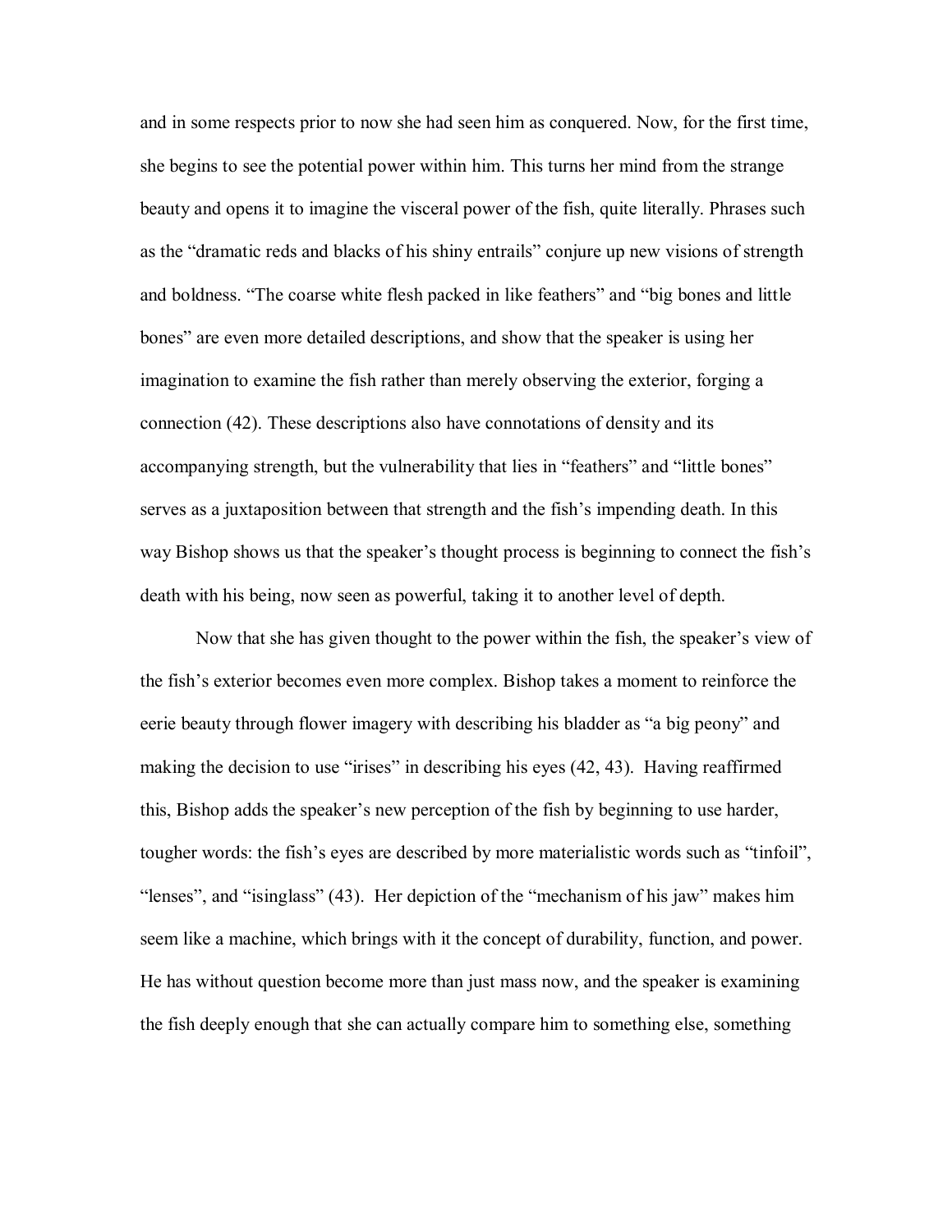she is familiar with in her own world, which makes her feel more connected to him and continues to contribute to changing her mind.

The next change of perspective builds on the speaker's new concepts of power and toughness. In the third major turning point, the speaker notices "five old pieces of fish-line"  $(43)$ . These pieces of line pull the speaker further along the path of changing perception into a view of the fish as not only tough, old, and powerful, but a now humanized combination of the three, as a battle-scarred warrior. It seems that the more the speaker reflects on these lines, described as "grim, wet, and weaponlike", the more significance they take, eventually seeming "like medals with their ribbons" (43). Furthermore, the lines are depicted as "grown firmly in his mouth" (43). This implies that the lines are part of him and now physical aspects of him are not only intriguing but actually characterize him. Several lines later, this is taken to its farthest point, in which the fish is given its first true human characteristic: "a five-haired beard of wisdom" (43). With this description, the speaker's transformation of point of view has reached its peak. Now, not only is the fish more than meets the eye, but the speaker actually is capable of seeing it in terms of human characteristics, indicating the depth of connection that she can feel with it.

Having established this evolution of vision and the formed connection, Bishop now subtly portrays how this change of perception leads to the speaker's final conscious realization that she cannot keep this fish. After the description of the beard is added, the speaker says that she "stared and stared", intimating a passage of time during which the wheels are turning in her head (43). Next the speaker comments, "victory filled up the little rented boat" (43). Something has changed now. She feels a connection with this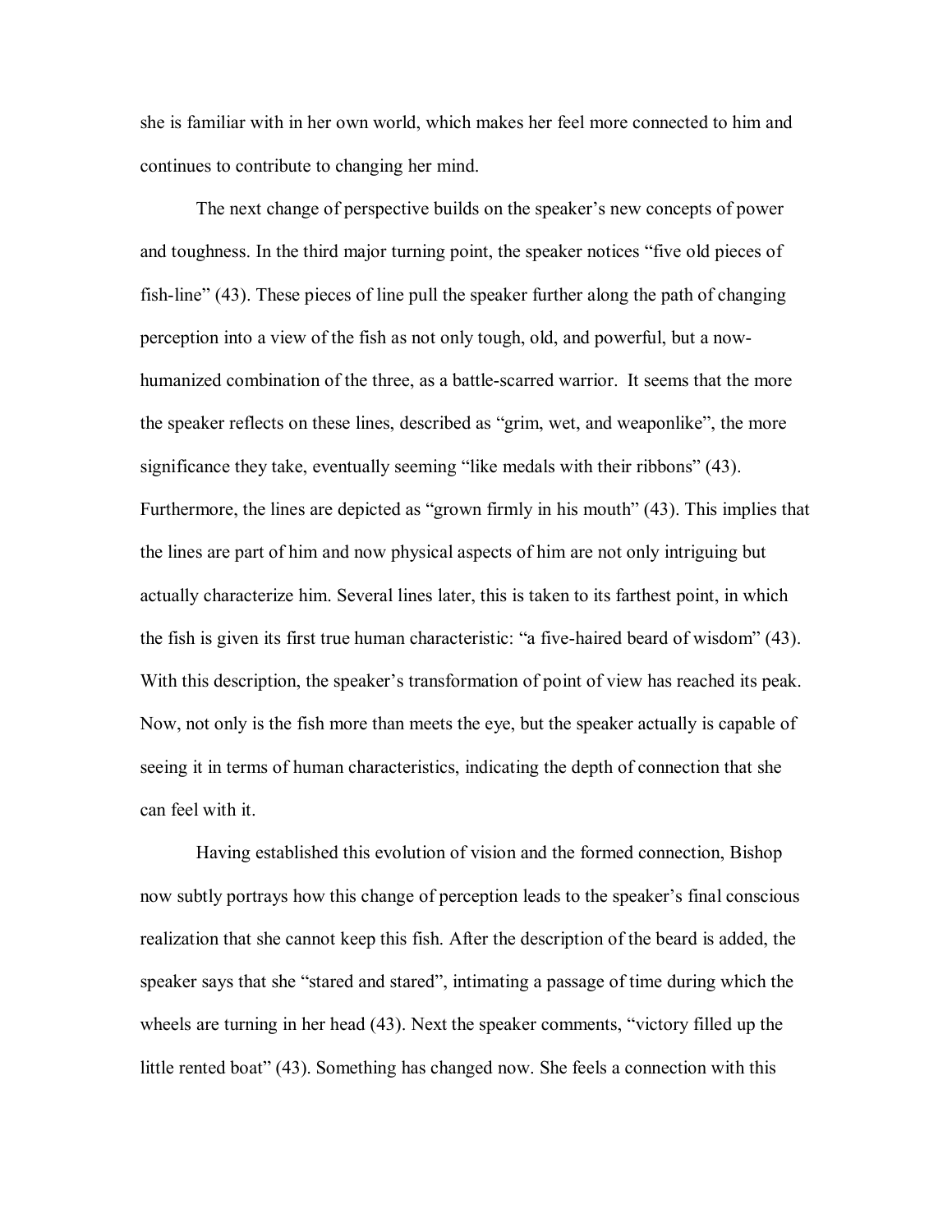warrior fish, senses his victories, and they become part of her and suffuse her environment. Now that she has undergone this change of viewpoint completely, she gets a moment of deep clarity and understanding: "the oil had spread a rainbow around the rusted engine" (43). Like the fish, things that may seem ugly at first glance have taken on a new and unusual beauty in her eyes. The speaker has evolved from hauling a mass of dead weight halfway out of the water and idly examining its homeliness to looking at a thing that is strangely beautiful, filled with battle-scarred power, and that she can even feel a human connection with, and furthermore share a sense of victory with. Because of this change, the decision to let the fish go is a gradual process of realization rather than any sudden decision or impulse.

In this poem, Elizabeth Bishop makes the most of her beautiful grasp on the subtle implications that each word, carefully chosen, can have, as well as her capability of portraying minute observation and the resulting perceptions. She states none of these perceptions outright; she simply describes what her speaker sees and leaves it to the reader to decrypt the meaning of these tantalizingly mysterious descriptions, a difficult task given their subtlety. However, with close attention, patterns and sections begin to form out of the blended picture. Mere mass becomes terrible beauty; grotesque beauty leads to a realization of bold, raw power; power enables the perception of toughness; ultimately, all these combine in a characterization of an animal that that the speaker would never have imagined. This change in perception allows for a deep, if brief and bizarre, connection with something so seemingly unlike herself. And, having discovered a fleeting glimpse of a deeper truth in a rainbow-colored, if apparently ugly world, the speaker decides to let the fish go.